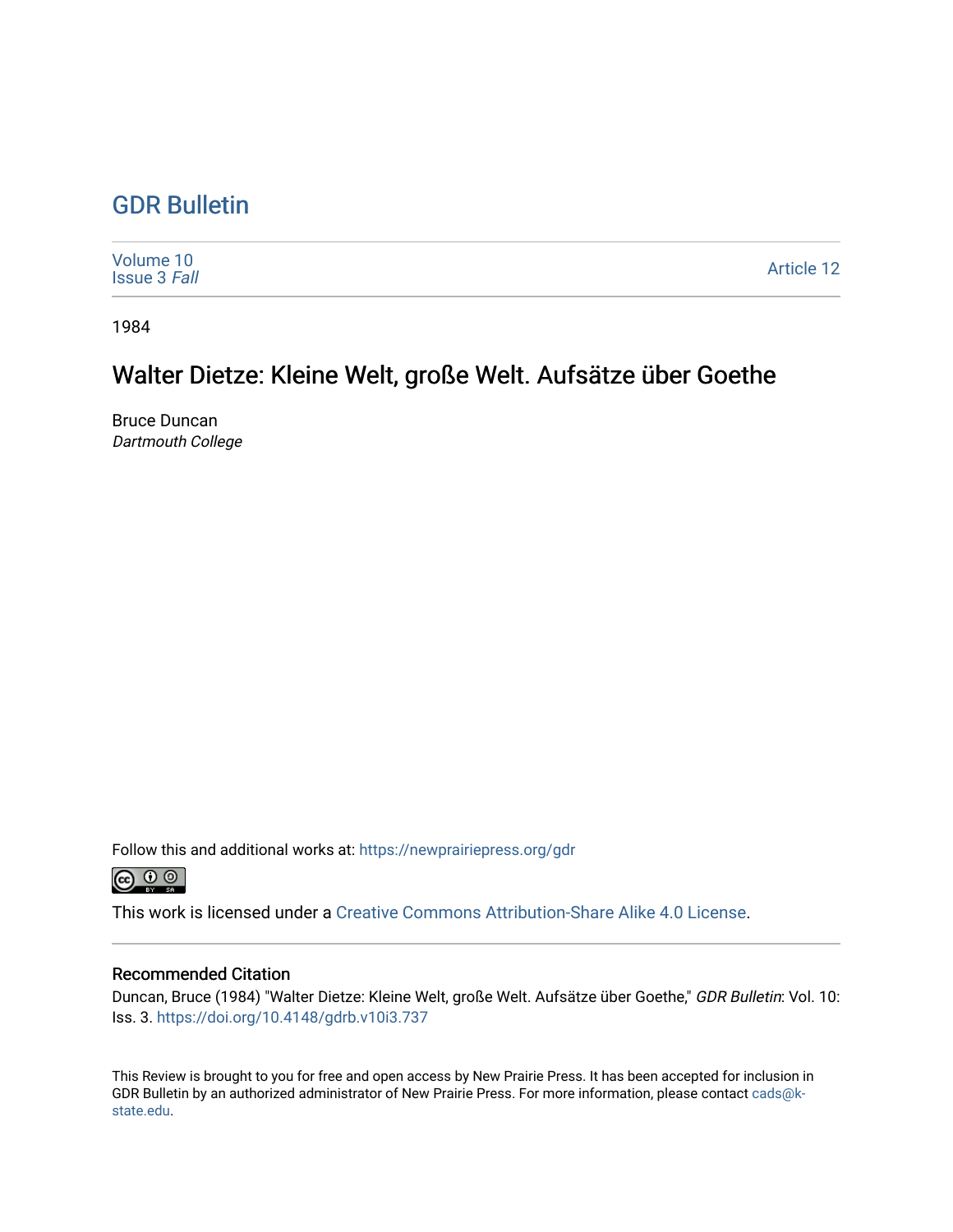**Erarbeitete** hinaus. (Proletarische Duncan: Walter Dietze: Kleine Welt, große Welt. Aufsätze über Goethe<br>Erarbeitete hinaus. (Proletarische Letarische Letarische Letarische Letarische Ringer) bensläufe. Autobiographische Dokumente zur Entstehung einer zweiten Kultur in Deutschland. Hrsg. von Wölfgang Emmerich, Bd.1 und 2, Reinbeck 1974) Gegen Emmerichs Diktum, die Arbeiterautographien achteten nicht auf den "ProzeB der Individuation". erhebt Kuczynski Einspruch und setzt dagegen: "Vielfach beobachten sie sich und die Eigenart ihrer Entwicklung recht genau..." (S.35). Im Abschnitt "Warum schreibt man Autobiographien"(S.51-73) wendet sich Kuczynski gegen die Auffassung, wie sie von Pascal u.a. vertreten wird, die Autobiographie habe sich dem Besonderen und nicht dem Alltäglichen zuzuwenden. Unleugbar als Herausgeber der Geschichte des Alltags des deutschen Volkes (dort zitiert er häufig aus Biographie und Autobiographie) konstatiert er dagegen: "Gerade die Eintönigkeit vieler Einzelheiten des Alltags kann doch einen ganz entscheidenden EinfluB auf die Gestaltung seines Lebens gehabt haben."(S.65) Kuczynskis Reflexionen Uber die Motive zum Schreiben von Autobiographien kulminieren in der Erkenntnis, daB die bisherigen Autobiographien mit dem Anspruch, von einem "ungewöhnlichen Leben" berichten zu wollen, geschrieben wurden. Dagegen postuliert er, daB jedes Leben gerade in seiner Gewöhnlichkeit interessant sei, da es "Wichtiges aus der Vergangenheit"(S.66) zu berichten habe. Als eine "grundlegende Wandlung in der Geschichte der Autobiographie" sieht Kuczynski die "guten Autobiographien aus der Arbeiterbewegung", die sich ihm dadurch auszeichnen, "daB sie einmal dem Alltag des Lebens viel Raum geben und sodann...gerade das Gewöhnliche des Schicksals anzeigen und anzeigen wollen."(S.67) Im Kapitel "'Dichtung und Wahrheit' - 'Ein Prolet erzählt'" (S.74-93) macht er weiter deutlich, daB die guten Arbeiterautobiographien immer die Klassenperspektive mitbedenken, daB "sie für

 $34$ 

ihre Klasse sprechen wollen" und daB "sie ihr persbnliches Schicksal als typisch für ihre Klassengenossen ansehen"(S.69). Die unterschiedlichen Wahrheitsbegriffe, die Goethe und Ludwig Turek ihren Autobiographien unterlegt haben, arbeitet Kuczynski heraus: "Für Goethe ist wahr, was entweder wesentlich in der Realität durch Phantasie erklärbar macht. Für Turek ist nur wahr, was Wirklichkeit gewesen ist."(S.88) In

seinen abschließenden Uberlegungen "Bemerkungen zu meinen 'Memoiren' und zum 'Dialog mit meinem Urenkel'" (S.94-106) rechtfertigt Kuczynski in seinen Memoiren verwandte Methoden. Er sieht sie als den "Bericht über das Werden eines Menschen, jedoch beschränkt auf den Kommunisten und Wissenschaftler"(S.102). Die DDR-Tradition des offenen Briefes aufgreifend druckt er am Ende dieser kleinen und durchaus lesenswerten Abhandlung einen wissenschaftlich, persönlich-öffentlichen Brief von Werner Mittenzwei ab, von dem als Literaturwissenschaftler er sich weitere theoretische Aufschlüsse erhofft.

Magdalene Mueller Washington University

 $\label{eq:1} \mathbf{v} \leftrightarrow \mathbf{w} \quad \forall \quad \mathbf{v} \in \mathbb{R}^n.$ 

Kleine Welt, groBe Welt. Aufsätze über Goethe. by Walter Dietze. Berlin und Weimar: Aufbau-Verlag, 1982. 206p.

The seven essays gathered in this volume originally appeared over a period of 16 years. That fact, the all-inclusive title, and the variety of individual topics might at first suggest that Dietze, Generalsekretär der Nationalen Forschungs- und Gedenkstätten in Weimar, felt obligated to slap something together for the Goethejahr. But even though the wide range of subjects

 $\mathbf{1}$